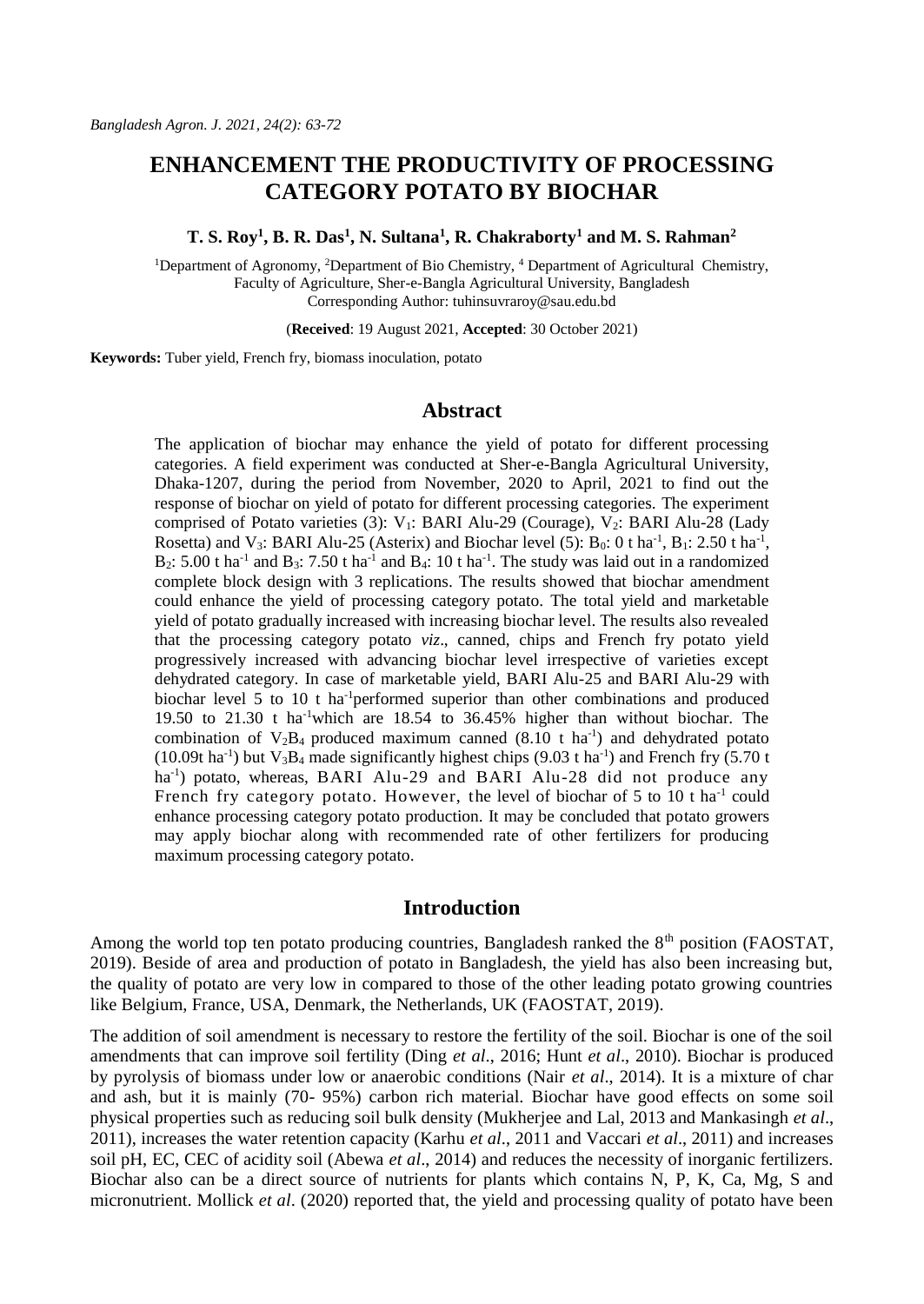significantly influenced by the application of  $7 \text{ t}$  ha<sup>-1</sup> of biochar in potato field. So, considering beneficial effect of biochar, the present investigation was undertaken to observe the performance of potato varieties for processing purposes under biochar treatments.

# **Materials and Methods**

The experiment was conducted at the Agronomy Research Field, Sher-e-Bangla Agricultural University, Dhaka-1207 situated at 23°771116 min. North latitude and 90°375884 min. East longitude at an altitude of 8.6 meter above the sea level (Anon., 2004) during the period from November, 2020 to April, 2021.Top soil was silty clay in texture, soil pH was 5.6 and has organic carbon of 0.45%. The experiment was consisted of two factors, *i.e.*, factor A:Potato varieties (3): V<sub>1</sub>: BARI Alu-29 (Courage), V<sub>2</sub>: BARI Alu-28 (Lady Rosetta) and V<sub>3</sub>: BARI Alu-25 (Asterix); factor B: Biochar level (5):  $B_0$ : 0 t ha<sup>-1</sup>,  $B_1$ : 2.50 t ha<sup>-1</sup>,  $B_2$ : 5.00 t ha<sup>-1</sup> and  $B_3$ : 7.50 t ha<sup>-1</sup> and  $B_4$ : 10 t ha<sup>-1</sup>. Experiment was laid out in a Factorial Randomized Complete Block Design (RCBD) with 3 replications. Certified grade sprouted potato tubers were used as planting material. The experimental plot was fertilized by recommended doses of Urea 325kg ha<sup>-1</sup>, Triple Super Phosphate (TSP) 200kg ha<sup>-1</sup> <sup>1</sup>, gypsum 100 kg ha<sup>-1</sup>, zinc sulphate 8 kg ha<sup>-1</sup>Mondal *et al.* (2011). The total amount of biochar was applied at 7 days before planting as per treatment. Seed tubers (50-60 g) were planted at 4-5cm depth in soil on November 11, 2020. All other intercultural operations and plant protection measures were taken as per when needed. Harvesting of potato was done on February 19, 2021 at 7 days after haulm cutting. The potatoes of each plot were separately harvested, bagged and tagged and brought to the laboratory. All yield and quality contributing parameters were recorded as per treatments. On the basis of weight, the tubers have been graded into marketable tuber ( $>20g$ ) and non-marketable tuber ( $<20g$ ). Marketable tubers were again separated into canned potato (20-35 mm) dehydrated potato (35-45 mm), chips potato (45-75 mm) and French fries potato (>75 mm) as per processing category (Marwaha *et al*., 2010).The data obtained for different characters were statistically analyzed following the analysis of variance techniques by using MSTAT-C computer package program. The significant differences among the treatment means were compared by Least Significant Difference (LSD) at 5% level of probability (Gomez and Gomez, 1984).

### **Results and Discussion**

Potato yield: Potato yield was significantly ( $p \le 0.05$ ) influenced by varietal variation and/or biochar level (Figures 1, 2 & Table 1). Results of Figure 1 showed that, the  $V_3$  produced maximum yield followed by  $V_1$  and  $V_2$  produced the minimum one. BARI ALu-25 produced 20.79 % higher yield more potato than BARI ALu-28. This might be due to genetic potentiality of potato cultivars. The results of our findings were also in line with the findings of Youseef *et al.* (2017) and Vakis (1990) who found that potato yield varied with varietal variation. The yield of potato progressively increased with increasing biochar levels (Figure 2). The  $32.06\%$  higher yield was obtained from  $B_4$  than  $B_0$ . The higher yield might be attributed to vigorous plant growth, more tubers hill<sup>-1</sup> and large sized tuber. Biochar as a soil conditioner it may have increased soil fertility, reduced nutrient leaching, increased microbial activity in soil, improved water holding capacity, and cation exchange capacity in both sandy and clay soils which facilitated better photosynthetic activities, partitioning of photosynthates to the sink (storage organ potato tuber) consequently increased yield and quality of crops. This may also be because biochar serves as a carrier substrate for nitrogen (N) and other mineral nutrients which increase the effectiveness of biochar by retaining and preventing the leaching of N beyond the reach of plants The results of our findings were accordance with those of Youseef *et al.* (2017), Ding *et al.* (2016), Yang *et al*. (2015), who reported that biochar application enhanced the yield of potato. Potato yield was also significantly influenced by the interaction effect of variety and biochar level (Table 1). The highest potato yield (27.33 t ha<sup>-1</sup>) was obtained from the V<sub>3</sub>B<sub>4</sub> which was statistically similar to V<sub>3</sub>B<sub>3</sub>, V<sub>3</sub>B<sub>2</sub> and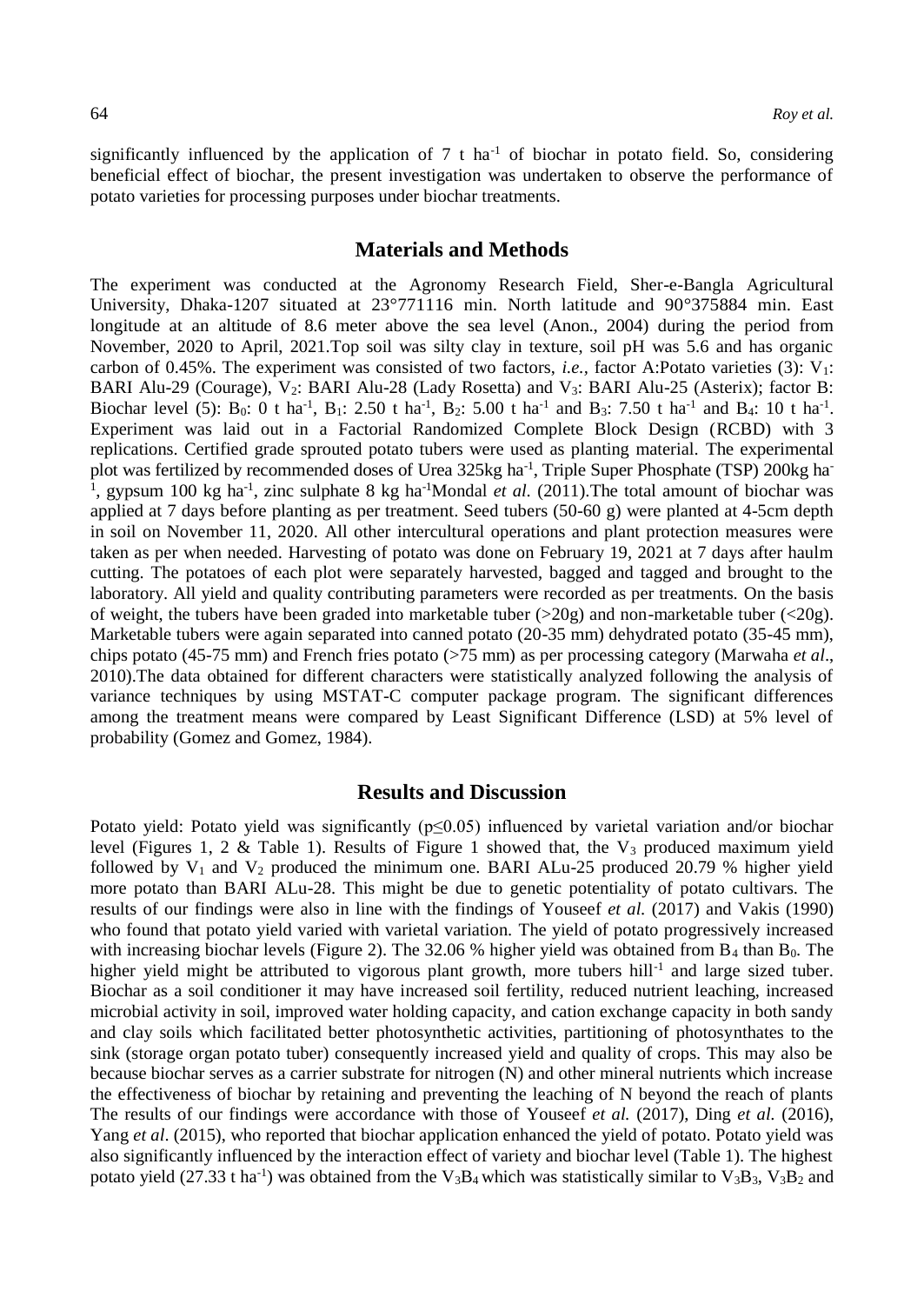$V_1B_4$  and the lowest (17.78 t ha<sup>-1</sup>) was obtained from the  $V_2B_0$ . Treatment combination  $V_3B_4$  produced 53.71% higher yield than  $V_2B_0$ .











Marketable potato yield: Marketable potato yield  $(>20 \text{ g})$  was significantly (p $\leq 0.05$ ) differed by different potato varieties (Figure 3). Results revealed that, the treatment  $V_3$  produced the maximum marketable potato followed by  $V_1$  and  $V_2$ whereas minimum.  $V_3$  produced 11.79 % higher marketable potato than  $V_2$ . Biochar level had significant influenced on the marketable potato yield (Figure 3).







B<sub>0</sub>: 0 t ha<sup>-1</sup>, B<sub>1</sub>: 2.5 t ha<sup>-1</sup>, B<sub>2</sub>: 5.0 t ha<sup>-1</sup>, B<sub>3</sub>: 7.5 t ha<sup>-11</sup> and B<sub>4</sub>: 10.0 t ha<sup>-1</sup>



Fig. 4. Effect of biochar on the marketable potato yield (LSD  $_{0.05}$ =1.27)

Results revealed that, marketable potato yield gradually increased with increasing biochar levels and B<sup>4</sup> produced maximum marketable potato which was statistically at par with  $B_3$  and  $B_2$  and 21.58 % higher marketable potato yield was obtained from the plot treated with 10 t ha<sup>-1</sup> biochar ( $B_4$ ) than without biochar  $(B_0)$ . Gautam *et al.* (2017), reported that higher levels of the biochar amended soils could be due to improved availability of phosphorous as a result of biochar addition which also could be the reason for better production of marketable potato. Collins *et al*. (2013) also reported that increased biochar application had increased quality potato tuber. Youseef *et al.* (2017) reported that marketable yield was significantly increased with increasing biochar application rates up to 5 m<sup>3</sup>fed<sup>-1</sup>.

Marketable potato yield was significantly differed by the interaction effect of variety and biochar level (Table 1). The maximum marketable potato yield  $(21.30 \text{ t} \text{ ha}^{-1})$  was obtained from the  $V_3B_4$  which was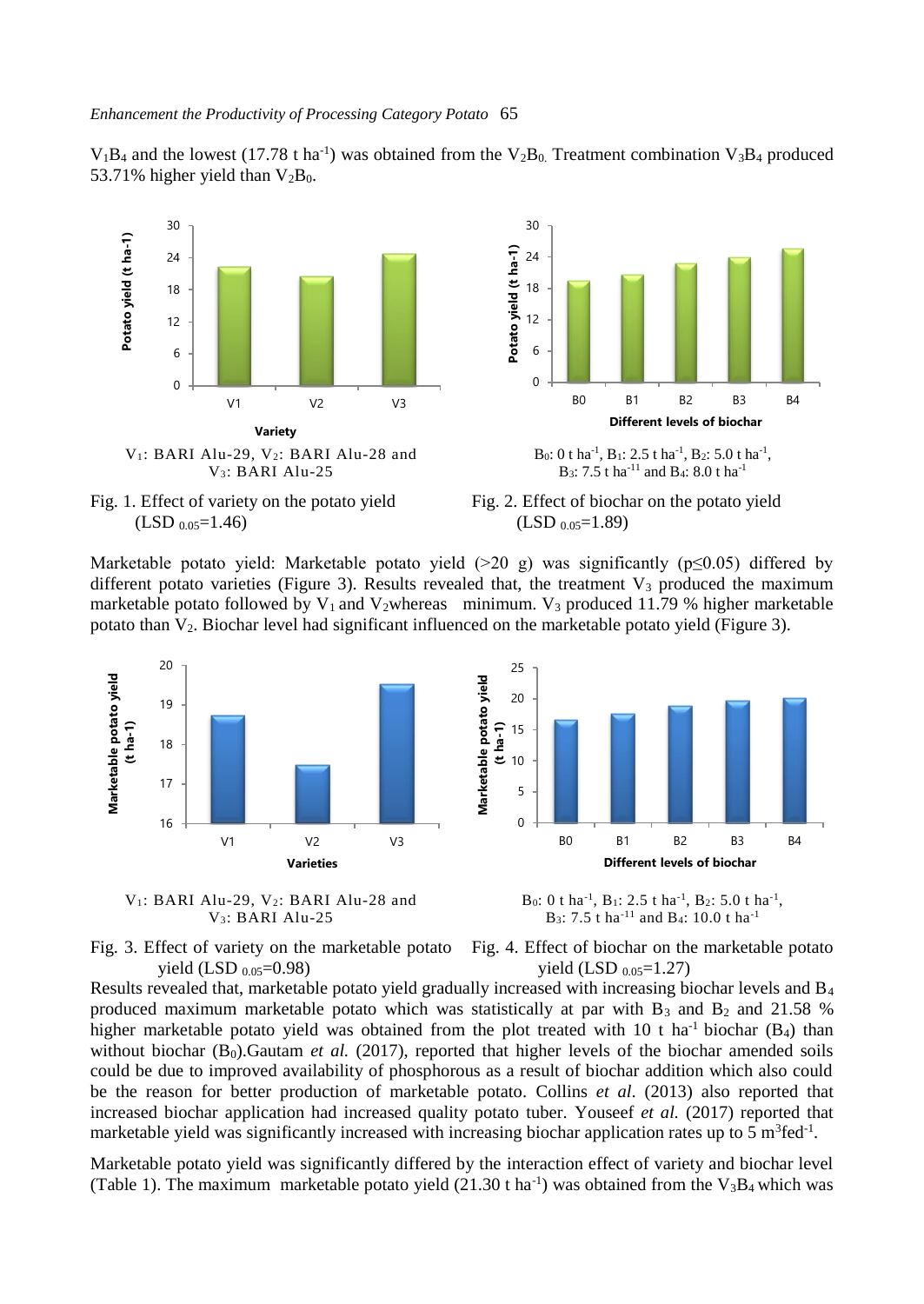statistically at par with  $V_3B_3$ ,  $V_3B_2$ ,  $V_1B_2$ ,  $V_1B_3$  and  $V_1B_4$  and the lowest marketable potato yield (15.61) t ha<sup>-1</sup>) from the V<sub>2</sub>B<sub>0</sub> treatment combination which was statistically at par with V<sub>1</sub>B<sub>0</sub>, V<sub>1</sub>B<sub>1</sub>, V<sub>2</sub>B<sub>1</sub>,  $V_2B_2$  and  $V_3B_0$ . Treatment combination  $V_3B_4$  produced 36.45 % more marketable potato than treatment combination  $V_2B_0$ . These results agree with those reported by Nair *et al.* (2014) who found that marketable potato yield increased with increasing biochar.

| <b>Treatment combinations</b> | Potato yield $(t \text{ ha}^{-1})$ | Marketable potato yield $(t \text{ ha}^{-1})$ |  |
|-------------------------------|------------------------------------|-----------------------------------------------|--|
| $V_1B_0$                      | $19.15$ g-i                        | 16.45 de                                      |  |
| $V_1B_1$                      | $20.04$ f-i                        | 17.50 c-e                                     |  |
| $V_1B_2$                      | $22.83$ c-f                        | 19.52 $a-c$                                   |  |
| $V_1B_3$                      | $23.59$ b-e                        | 19.97 ab                                      |  |
| $V_1B_4$                      | $25.70 a-c$                        | $20.24$ ab                                    |  |
| $V_2B_0$                      | 17.78 i                            | 15.61 e                                       |  |
| $V_2B_1$                      | 18.41 hi                           | 16.52 de                                      |  |
| $V_2B_2$                      | $20.41$ e-i                        | 17.75 c-e                                     |  |
| $V_2B_3$                      | $21.75$ d-g                        | $18.52$ b-d                                   |  |
| $V_2B_4$                      | $23.84$ b-d                        | 18.97 bc                                      |  |
| $V_3B_0$                      | $21.28$ d-h                        | 17.69 $c-e$                                   |  |
| $V_3B_1$                      | $23.49$ b-e                        | $18.55$ b-d                                   |  |
| $V_3B_2$                      | $25.05$ a-c                        | 19.50 $a-c$                                   |  |
| $V_3B_3$                      | $26.29$ ab                         | 20.58 ab                                      |  |
| $V_3B_4$                      | 27.33 a                            | 21.30 a                                       |  |
| $LSD$ (0.05)                  | 3.27                               | 2.19                                          |  |
| CV(%)                         | 8.71                               | 7.05                                          |  |

Table 1. Interaction effect of variety and biochar on the yield characters of potato

V<sub>1</sub>: BARI Alu-29 (Courage), V<sub>2</sub>: BARI Alu-28 (Lady Rosetta) and V<sub>3</sub>: BARI Alu-25 (Asterix); B<sub>0</sub>: 0 t ha<sup>-1</sup>, B<sub>1</sub>: 2.50 t ha <sup>1</sup>, B<sub>2</sub>: 5.00 t ha<sup>-1</sup>, B<sub>3</sub>: 7.50 t ha<sup>-1</sup> and B<sub>4</sub>: 10 t ha<sup>-1</sup>.

In a column the mean having the same letter(s) don't differ significantly at 5% level of [probability

Canned potato yield: Potato variety showed significant difference on canned potato yield (Figure 5). The highest canned potato  $(6.74 \text{ tha}^{-1})$  was produced by the V<sub>2</sub>and the lowest canned potato  $(3.09 \text{ t by}$ the V3. Biochar levels exerted significant difference on canned potato yield (Figure 6). The highest canned potato (6.04 t ha<sup>-1</sup>) was produced by the  $B_4$  and the lowest canned potato (3.96 t ha<sup>-1</sup>) by the treatment  $B_0$ . Interaction effect of variety and different biochar levels exerted significant difference on canned potato yield (Table 2). The highest canned potato  $(8.10 \text{ t} \text{ ha}^{-1})$  was produced by the treatment combination  $V_2B_4$  and the lowest canned potato (2.46 t ha<sup>-1</sup>) was produced by the treatment combination  $V_3B_0$  which was statistically similar with  $V_3B_1$ .





 $V_1$ : BARI Alu-29,  $V_2$ : BARI Alu-28 and  $V_3$ : BARI Alu-25

 $B_0$ : 0 t ha<sup>-1</sup>,  $B_1$ : 2.5 t ha<sup>-1</sup>,  $B_2$ : 5.0 t ha<sup>-1</sup>,  $B_3$ : 7.5 t ha<sup>-11</sup> and  $B_4$ :  $10.0 t$  ha<sup>-1</sup> Fig. 6. Effect of biochar on the canned potato

Fig. 5. Effect of variety on the canned potato yield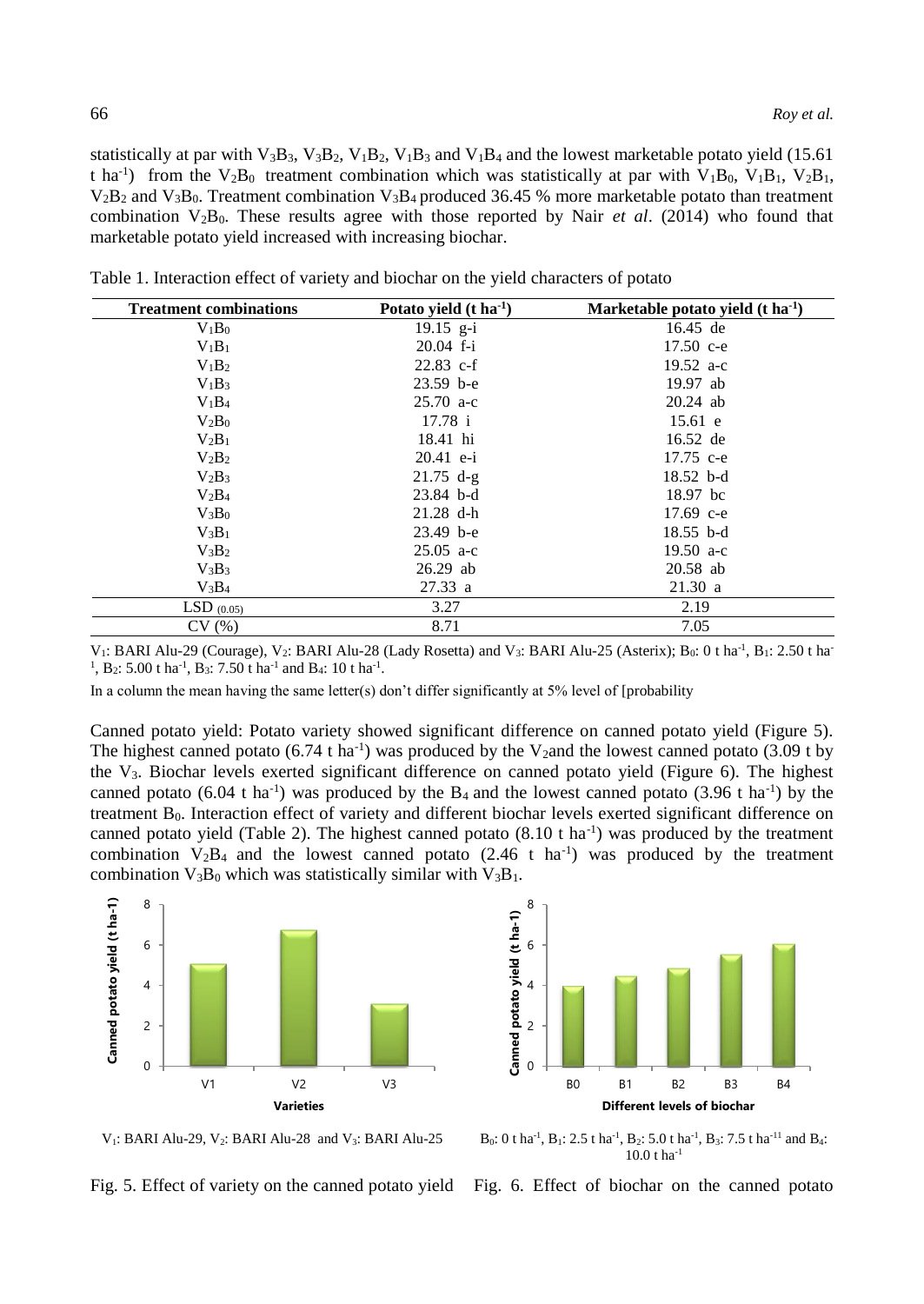*Enhancement the Productivity of Processing Category Potato* 67

 $(LSD_{0.05} = 0.34)$  yield  $(LSD_{0.05} = 0.44)$ 

**Dehydrated potato yield:** Dehydrated potato yield was significantly (p≤0.05) differed by the varietal difference (Figure 7). The highest dehydrated potato yield (6.39 t ha<sup>-1</sup>) was recorded from the  $V_2$ followed by  $V_1$  (6.35 t ha<sup>-1</sup>) whereas the lowest one (4.67 t ha<sup>-1</sup>) was recorded from  $V_3$ . Dehydrated potato yield was significantly differed by the different biochar levels (Figure 8). The highest dehydrated potato yield  $(6.94 \text{ t} \text{ ha}^{-1})$  was recorded from the  $B_4$  whereas the lowest one  $(4.74 \text{ t} \text{ ha}^{-1})$  was recorded from B<sub>2</sub>.



 $V_1$ : BARI Alu-29,  $V_2$ : BARI Alu-28 and V3: BARI Alu-25



B<sub>0</sub>: 0 t ha<sup>-1</sup>, B<sub>1</sub>: 2.5 t ha<sup>-1</sup>, B<sub>2</sub>: 5.0 t ha<sup>-1</sup>, B<sub>3</sub>: 7.5 t ha<sup>-11</sup> and B4: 10.0 t ha-1

Fig. 7. Effect of variety on the dehydrated potato yield (LSD  $_{0.05}$ =0.49)

Fig. 8. Effect of biochar on the dehydrated potato yield (LSD  $_{0.05}$ =0.63)

Dehydrated potato yield was significantly differed by the interaction effect of variety and biochar levels (Table 2). The highest dehydrated potato yield  $(10.09 \text{ t} \text{ ha}^{-1})$  was recorded from the treatment combination  $V_2B_4$  whereas the lowest one (4.04 t ha<sup>-1</sup>) was recorded from  $V_3B_2$  which was statistically similar with  $V_3B_4$ ,  $V_3B_3$ ,  $V_3B_1$  and  $V_2B_2$ .

**Chips potato yield:** Potato variety exerted significant influence on chips potato yield (Figure 9). The highest chips potato (7.19 t ha<sup>-1</sup>) was produced by the  $V_3$  and the lowest chips potato (3.61 t ha<sup>-1</sup>) was produced by the  $V_2$ .Biochar levels employed significant influence on chips potato yield (Figure 10). The chips potato yield gradually increased with increasing biochar level.The highest chips potato (6.82 t ha<sup>-1</sup>) was produced by the  $B_4$  and the lowest (3.94 t ha<sup>-1</sup>) by the treatment  $B_0$ . Interaction effect of variety and different biochar levels exerted significant influence on chips potato yield (Table 2). The highest chips potato (9.03 t ha<sup>-1</sup>) was produced by the treatment combination  $V_3B_4$  and the lowest chips potato (2.08 t ha<sup>-1</sup>) was produced by the treatment combination  $V_2B_0$ . Increases chips potato yield has been attributed to better water holding capacity, higher cation exchange capacity, increased aeration, increased nutrient retention and the ability of biochar to reduce bulk-density. Nair *et al.* (2014) stated similar comments regarding chips potato yield.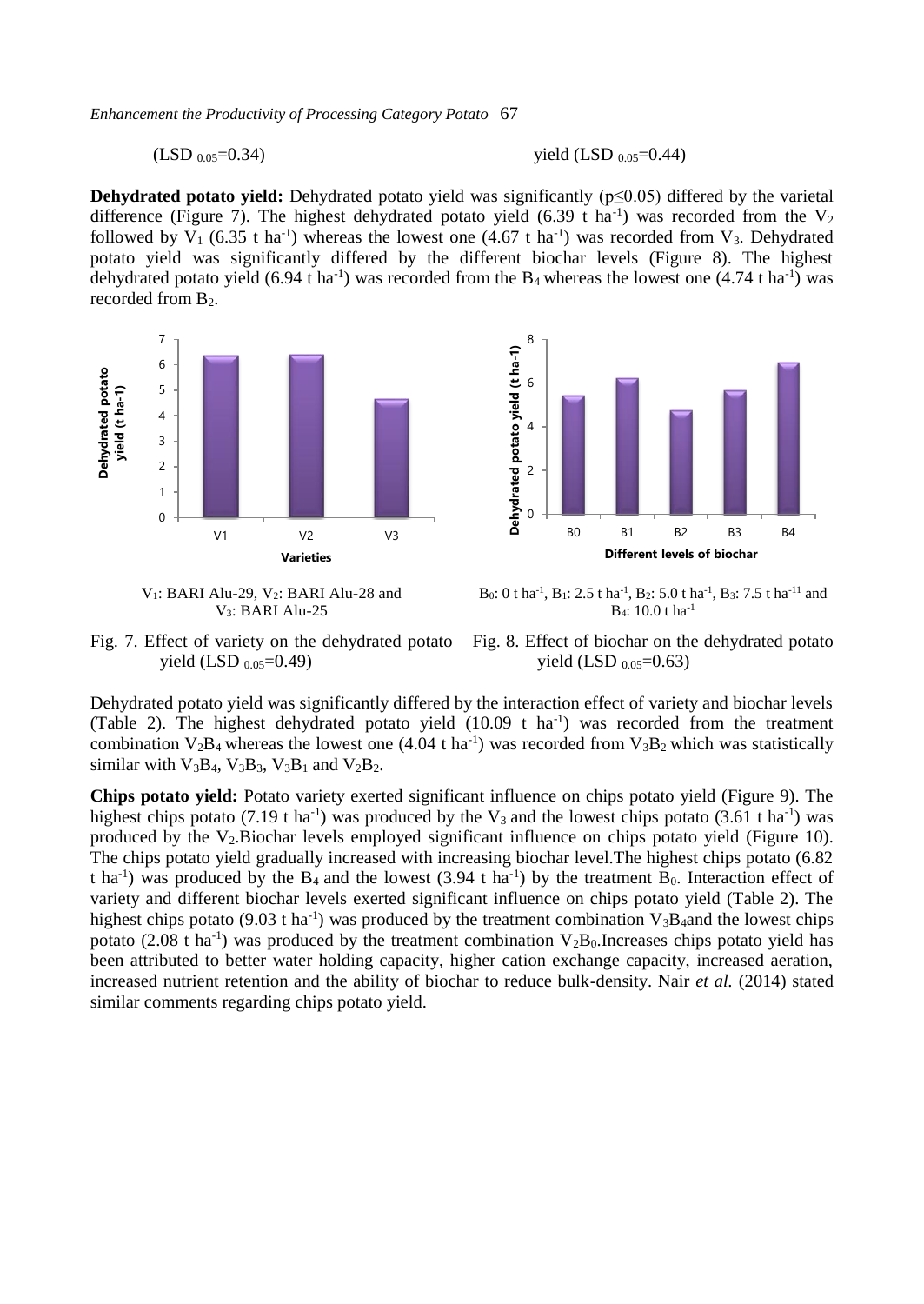68 *Roy et al.*







B<sub>0</sub>: 0 t ha<sup>-1</sup>, B<sub>1</sub>: 2.5 t ha<sup>-1</sup>, B<sub>2</sub>: 5.0 t ha<sup>-1</sup>, B<sub>3</sub>: 7.5 t ha<sup>-11</sup> and B4: 10.0 t ha-1

Fig. 9. Effect of variety on the chips potato yield  $(LSD_{0.05} = 0.38)$ 



**French-fry potato yield:** French-fry potato yield was significantly influenced by the potato variety (Figure 23). The highest french-fry potato yield  $(4.32 \text{ t} \text{ ha}^{-1})$  was recorded from the V<sub>3</sub> and both the variety  $V_1$  and  $V_2$  did not produce any french-fry potato. French-fry potato yield was significantly influenced by the different biochar levels (Figure 24). The results also revealed that french-fry potato yield increased with increasing biochar level. The highest french-fry potato yield  $(1.90 \text{ t} \text{ ha}^{-1})$  was recorded from the B<sub>4</sub>treatment whereas the lowest  $(0.99 \text{ t} \text{ ha}^{-1})$  from B<sub>0</sub> treatment. The increase in yield of potato for French fry production with the application of biochar could be attributed to corresponding increase in leaf area, which was responsible for synthesizing photosynthesis and increase in tuber weight (Youseef *et al.*, 2017).







B<sub>0</sub>: 0 t ha<sup>-1</sup>, B<sub>1</sub>: 2.5 t ha<sup>-1</sup>, B<sub>2</sub>: 5.0 t ha<sup>-1</sup>, B<sub>3</sub>: 7.5 t ha<sup>-11</sup> and B4: 10.0 t ha-1

Fig. 11. Effect of variety on yield of potato for French fry production





French-fry potato yield was significantly influence by the interaction effect of variety and different biochar levels (Table 2). The highest french-fry potato yield  $(5.70 \text{ t} \text{ ha}^{-1})$  was recorded from the treatment combination  $V_3B_4$ whereas  $V_1$  and  $V_2$  in combination with all the biochar levels did not produce any french-fry potato.

Table 2. Interaction effect of variety and biochar on yield of potato for different processing purpose

| <b>Treatment</b> | <b>Yield for canned</b> | <b>Yield for Dehydrated</b> | <b>Yield of potato for</b> | <b>Yield of potato</b> |
|------------------|-------------------------|-----------------------------|----------------------------|------------------------|
| combinations     | potato production       | potato production           | chips production           | for French fry         |
|                  | $(t \text{ ha}^{-1})$   | vield $(t \, ha^{-1})$      | $(t \, \text{ha}^{-1})$    | production             |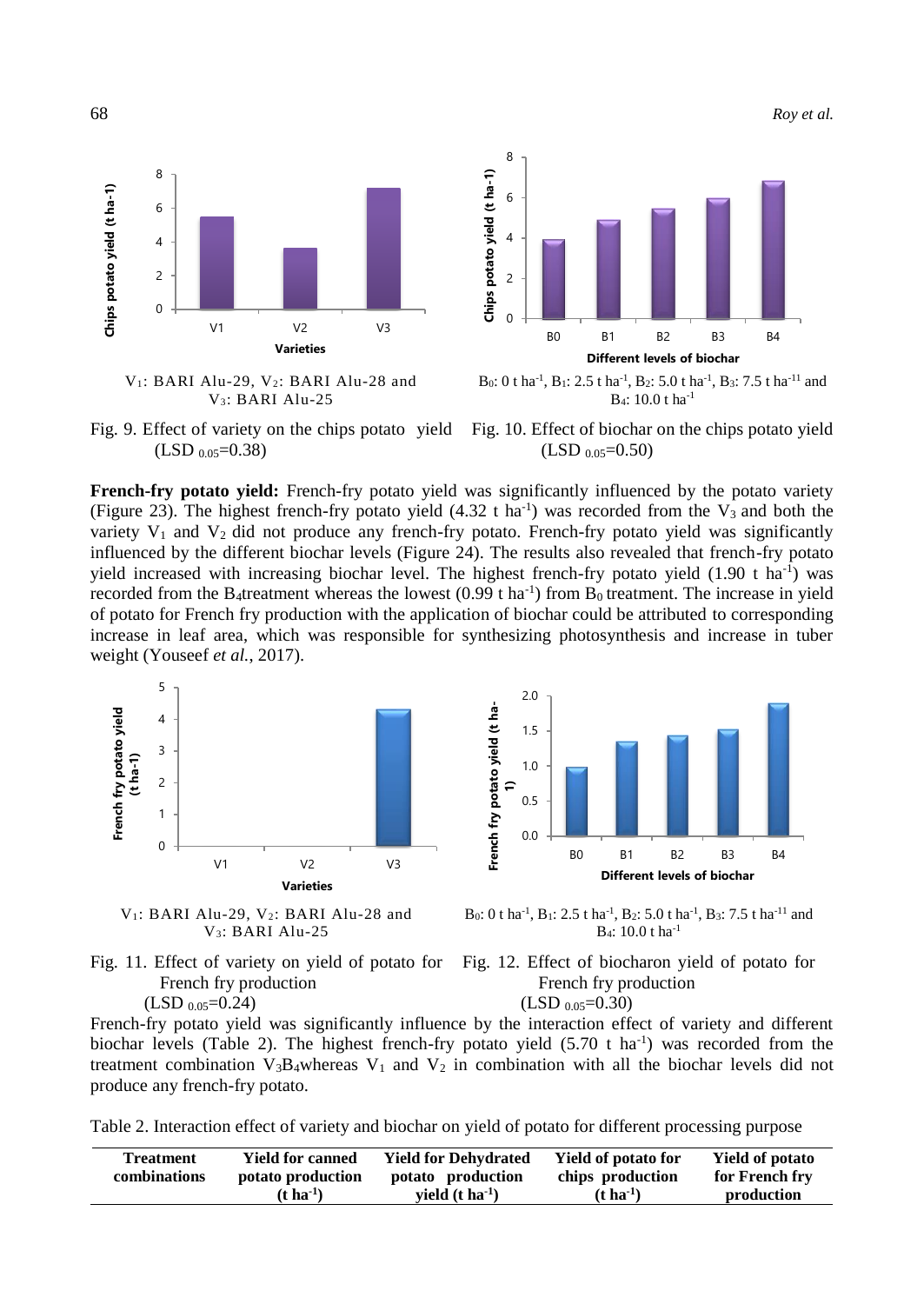*Enhancement the Productivity of Processing Category Potato* 69

|              |                   |            |            | $(t \, ha^{-1})$  |
|--------------|-------------------|------------|------------|-------------------|
| $V_1B_0$     | $3.87$ fg         | 5.64 cd    | 4.43 f-h   | NF                |
| $V_1B_1$     | 4.43 ef           | 7.22 b     | 5.09 ef    | NF                |
| $V_1B_2$     | 4.70 e            | 5.62 cd    | 5.52 e     | NF                |
| $V_1B_3$     | 5.82 cd           | 6.75 b     | 5.73 de    | NF                |
| $V_1B_4$     | 6.48 c            | 6.49 bc    | 6.55 cd    | NF                |
| $V_2B_0$     | 5.55 d            | 5.47 cd    | 2.08 i     | NF                |
| $V_2B_1$     | 6.38 c            | 6.44 bc    | 3.15 i     | NF                |
| $V_2B_2$     | $6.40 \text{ c}$  | 4.56 $d-f$ | 3.71 hi    | NF                |
| $V_2B_3$     | 7.26 <sub>b</sub> | 5.41 cd    | $4.23$ gh  | <b>NF</b>         |
| $V_2B_4$     | 8.10 a            | 10.09 a    | $4.88$ e-g | NF                |
| $V_3B_0$     | 2.46 h            | 5.21 de    | 5.30 e     | $2.98 \text{ c}$  |
| $V_3B_1$     | 2.57 h            | $5.05$ d-f | 6.47 cd    | 4.06 b            |
| $V_3B_2$     | 3.42 $g$          | 4.04 f     | $7.19$ bc  | 4.29 <sub>b</sub> |
| $V_3B_3$     | 3.44 g            | 4.82 $d-f$ | 7.95 b     | 4.55 b            |
| $V_3B_4$     | $3.54\ g$         | $4.23$ ef  | 9.03 a     | 5.70a             |
| $LSD$ (0.05) | 0.76              | 1.09       | 0.86       | 0.53              |
| CV(%)        | 9.18              | 11.19      | 9.46       | 21.87             |

In a column the mean having the same letter(s) don't differ significantly at  $5\%$  level of probabilityV<sub>1</sub>: BARI Alu-29 (Courage), V<sub>2</sub>: BARI Alu-28 (Lady Rosetta) and V<sub>3</sub>: BARI Alu-25 (Asterix); B<sub>0</sub>: 0 t ha<sup>-1</sup>, B<sub>1</sub>: 2.50 t ha<sup>-1</sup>, B<sub>2</sub>: 5.00 t ha<sup>-1</sup>,  $B_3$ : 7.50 t ha<sup>-1</sup> and  $B_4$ : 10 t ha<sup>-1</sup>. NF means not found.

# **Conclusion**

From the above findings, it may be concluded that biochar had significant positive role on potato production. The marketable yield, canned, chips and French fry category potato yield sharply increased with increasing biochar level. Among the treatment combinations, BARI Alu-25 and BARI Alu-29 with biochar level from 5 to 10 t ha<sup>-1</sup> produced significantly higher yield (19.50 to 21.30) t ha-1 ) than other combinations which are 18.54 to 36.45% higher than without biochar. The combination of  $V_2B_4$  produced maximum canned (8.10 t ha<sup>-1</sup>) and dehydrated potato (10.09t ha<sup>-1</sup>) but  $V_3B_4$  made significantly maximum chips (9.03 t ha<sup>-1</sup>) and French fry (5.70 t ha<sup>-1</sup>) category potato, whereas, no French fry category potato was found from BARI Alu-29 and BARI Alu-28 It may be concluded that potato growers could apply biochar along with recommended rate of other fertilizers for producing maximum processing category potato.

#### **Acknowledgements**

This study was supported by the Grant of Advanced Research in Education (GARE), Bangladesh Bureau of Educational Information and Statistic (BANBEIS), Ministry of Education, Government of the People`s Republic of Bangladesh.

#### **References**

- Abewa, A., B. Yitaferu, Y.G. Selassie and T. Amare. 2014. The role of biochar on acid soil reclamation and yield of Teff (Eragrostistef [Zucc] Trotter) in Northwestern Ethiopia. J. Agric. Sci.6(1): 1-12.
- Anonymous. 2004. Effect of seedling throwing on the grain yield of wart land rice compared to other planting methods.Crop Soil Water Management Program Agronomy Division, BRRI, Gazipur-1710. p.56.
- Chan, K., L. Van Zwieten, I. Meszaros, A. Downie and S. Joseph. 2008. Agronomic values of green waste biochar as a soil amendment. Soil Res. 45: 629-634.
- Collins, H.P., J. Streubel, A. Alva, L. Porter and B. Chaves. 2013. Phosphorus uptake by potato from biochar amended with anaerobic digested dairy manure effluent. Agron. J. 105(4): 989-998.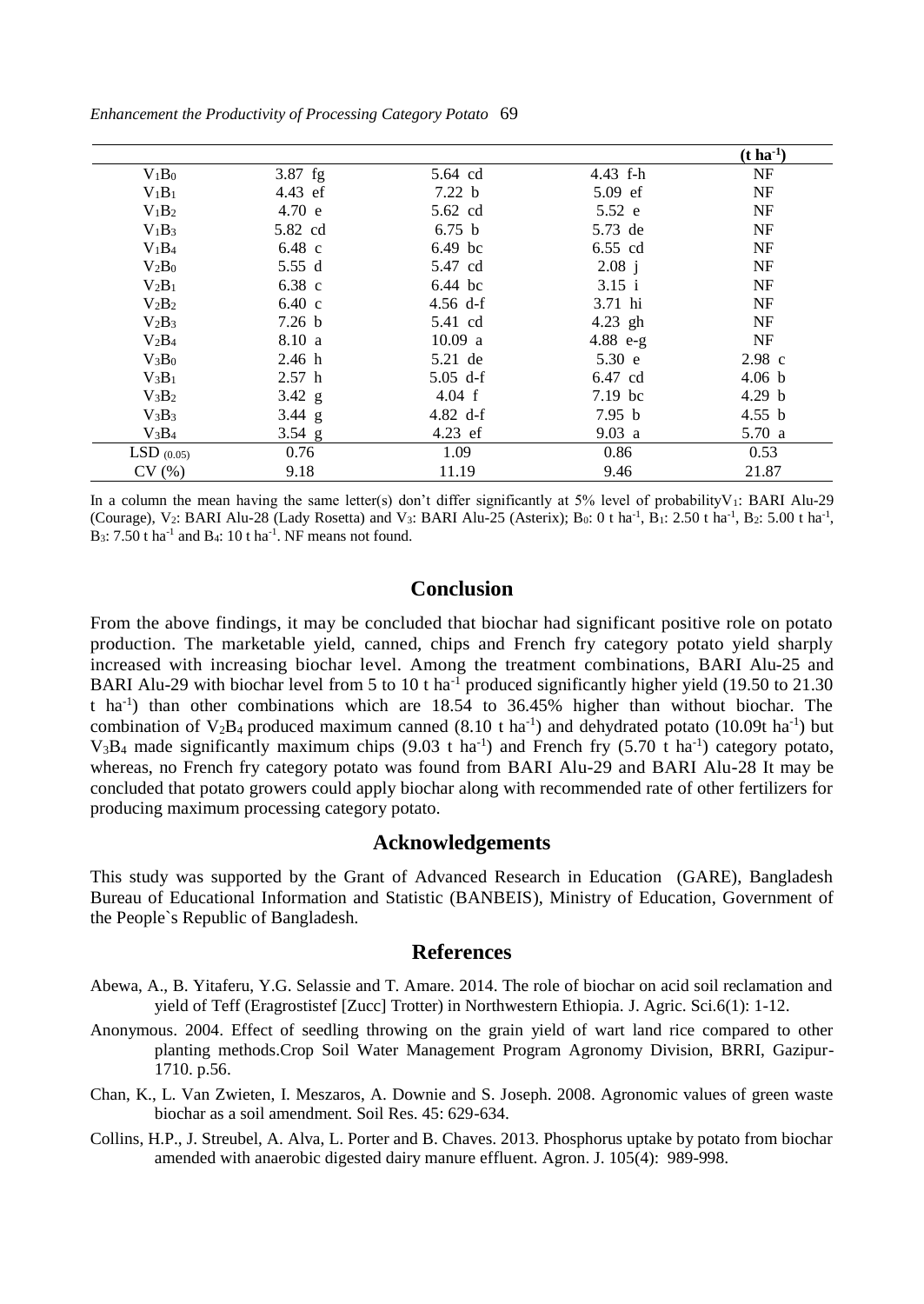- Cornelissen, G., V. Martinsen, V. Shitumbanuma, V. Alling, G.D. Breedveld, D.W. Rutherford, M. Sparrevik, S.E. Hale, A. Obia, J. Mulder, P.O. Boxand W.R. Division. 2013. Biochar Effect on Maize Yield and Soil Characteristics in Five Conservation Farming Sites in Zambia. pp.256-274.
- Ding, Y., Y. Liu, S. Liu, Z. Li, X. Tan, X. Huang, G. Zeng, L. Zhou and B. Zheng. 2016. Biochar to improve soil fertility. A Review. Agron. Sust. Dev. 36(2): 1-18.
- Dou, L., M Komatsuzaki, and M. Nakagawa. 2012. Effects of biochar, mokusakueki and bokashi application on soil nutrients, yields and qualities of sweet potato. Int. Res. J. Agril. Sci. Soil Sci.2(8): 318-327.
- FAOSTAT.2019. Statistical Database. Food and Agricultural Organization of United Nations, Rome, Italy. Food Agric. 80: 810-820.
- Gautam, D.K., R.M, Bajracharya and B.K. Sitaula. 2017. Biochar amendment of soil and its effect on crop production of small holder farms in Rasuwa district of Nepal. Int. J. Agric. Environ. Biores. 2(2): 120-135.
- Gomez, K.A. andA.A. Gomez. 1984. Statistical procedure for agricultural research. Second Edn. Intl. Rice Res. Inst., John Wiley and Sons. New York. pp.1-340.
- Hunt, J., M. DuPonte, D. Sato and A. Kawabata. 2010. The basics of biochar: A natural soil amendment. Soil Crop Manag. 30(7): 1-6.
- Kang, S.W., J.W. Park, D.C. Seo, Y.S. Ok, K.D. Park, I.W. Choi and J.S. Cho. 2016. Effect of biochar application on rice yield and greenhouse gas emission under different nutrient conditions from paddy soil. J. Environ. Eng. 142: 1-7.
- Karhu, K., T. Mattila, I. Bergström and K. Regina. 2011. Biochar addition to agricultural soil increased CH<sup>4</sup> uptake and water holding capacity-Results from a short-term pilot field study. Agric. Ecosyst. Environ. 140(1-2): 309-313.
- Mankasingh, U., P. Choi and V. Ragnarsdottir. 2011. Biochar application in a tropical, agricultural region: A plot scale study in. Appl. Geochem. 26: 218-221.
- Marwaha, R.S., S.K. Pandey, D. Kumar, S.V. Singh and P. Kumar. 2010. Potato processing scenario in India: industrial constraints, future projections, challenges ahead and remedies-a review. J. Food Sci. Technol. 47(2): 137-156.
- Mollick, M.O.A., A.K. Paul, I. Alamand M.M. Sumon. 2020. Effect of biochar on yield and quality of potato (*Solanum tuberosum* L.) tuber. Intl. J. Bio. Stress Manag. 11(5): 445-450.
- Mondal, M.R.I., M.S. Islam, M.A.B. Jalil, M.M. Rahman, M.S. Alam and M.H.H. Rahman. 2011.KrishiProjuktiHatboi (Handbook of Agro-technology), 5<sup>th</sup> edition. Bangladesh Agricultural Research Institute, Gazipur-1701, Bangladesh. p.307.
- Mukherjee, A. and R. Lal. 2013. Biochar impacts on soil physical properties and greenhouse gas emissions. pp.313-339.
- Mukherjee, A. and A.R. Zimmerman. 2013. Organic carbon and nutrient release from a range of laboratoryproduced biochars and biochar–soil mixtures. Geoderma.193: 122-130.
- Nair, A., R.A.J.L. Kruse, Tillman and V. Lawson. 2014.Biochar application in potato production. Iowa State Res. Farm Prog. Rep. 2027. pp.17-21.
- Novak, J.M., I., Lima, B. Xing, J.W. Gaskin, C. Steiner, K. Das, M. Ahmedna, D. Rehrah, D.W. Watts and W.J. Busscher. 2009. Characterization of designer biochar produced at different temperatures and their effects on a loamy sand. Ann. Environ. Sci. 3: 195-206.
- Vaccari, F.P. 2015. Biochar stimulates plant growth but not fruit yield of processing tomato in a fertile soil. Agric. Ecosyst. Environ. 207: 163-170.
- Vakis, N.J. 1990. Evaluation of potato varieties and clones. Miscellaneous Rep. 38, Agric. Res. Inst., Ministry of Agric. And Nat. Resources, Nicosia, Cyprus.
- Yang, Y., S. Ma, Y. Zhao, M. Jing, Y. Xu and J. Chen. 2015. A field experiment on enhancement of crop yield by rice straw and corn stalk-derived biochar in Northern China. Sustainability. 7: 13713- 13725.